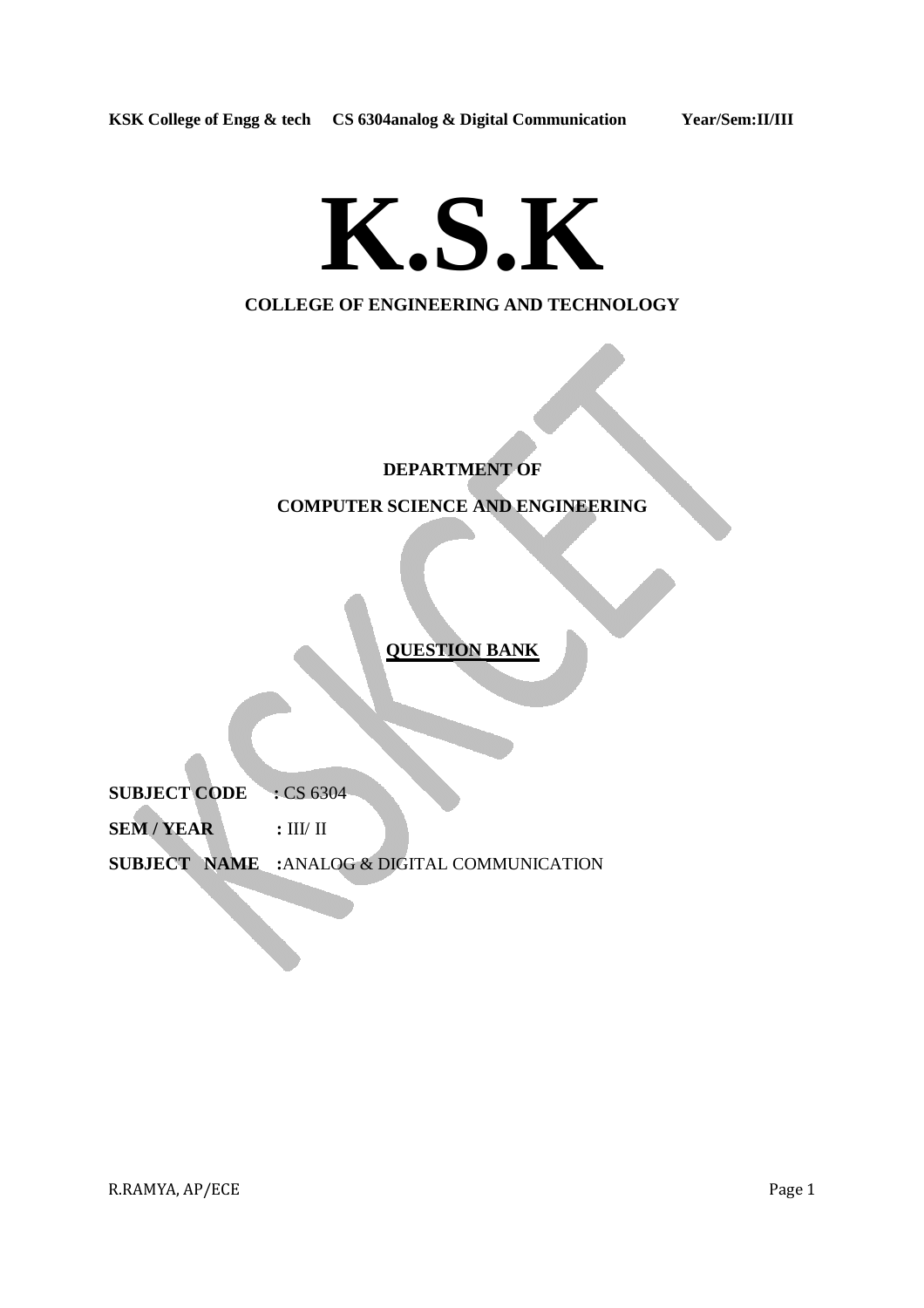## **UNIT I ANALOG COMMUNICATION**

# **PART-A**

- 1. Define noise .
- 2. Define noise figure.
- 3. What is meant by analog communication system?
- 4. Define modulation.
- 5. What are the needs for modulation?
- 6. What are the advantages of Analog communications?
- 7. What are the disadvantages of analog communication?
- 8. Define Frequency modulation.
- 9. Define Phase modulation.
- 10. Define modulation index
- 11. Define percentage modulation .
- 12. State Carson's rule.
- 13. Define Deviation ratio.
- 14.What are the types of analog modulation?
- 15.Define depth of modulation.
- 16. What are the degrees of modulation?
- 17. What is the relation between total power and carrier power?
- 18 .The antenna current of an AM transmitter is 8A when only carrier is sent. It increases to
- 8.93A when the carrier is modulated by a single sine wave. Find the percentage modulation.
- 19. A 400W carrier is modulated to a depth of 75 %. Calculate the total power in the modulated wave
- 20. What is the relation between total power and carrier power?
- 21. Define demodulation.

22.A transmitter supplies 8 Kw to the antenna when modulated. Determine the total power radiated when modulated to 30%.

- 23.Define sensitivity.
- 24.Define selectivity.
- 25. Define stability.
- 26. What is called image frequency?
- 27. What is intermediate frequency?

#### **PART-B**

1. Define noise and explain the different types of noise. (16) 2. Define Amplitude modulation (AM) and explain the concept of AM in detail. (16) 3.(i) Define AM power distribution in detail. (8) (ii).Explain the concept of angle modulation and its waveform in detail. (8) 4. Define SSB modulation and explain the generation and detection of SSB in detail. (16) 5. (i)Compare and contrast Amplitude modulation and frequency modulation. (8) (ii)Compare frequency modulation and phase modulation. (8)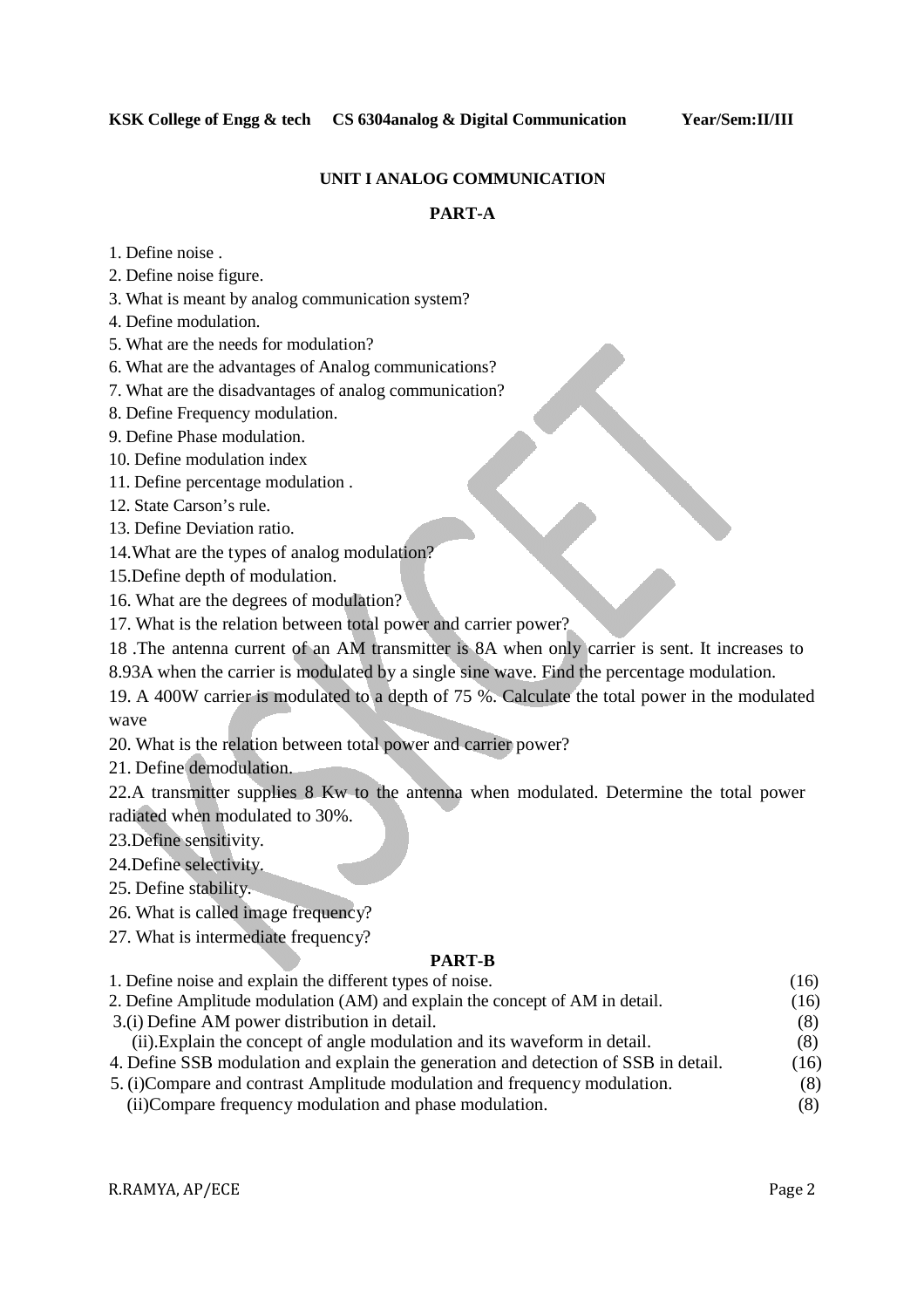#### **UNIT II DIGITAL COMMUNICATION**

# **PART -A**

- 1. Define Digital modulation.
- 2. What are the advantages of Digital communications?
- 3. What are the disadvantages of Digital communications?
- 4. Define bit rate.
- 5. Define baud rate.
- 6. Define Amplitude Shift Keying (ASK).
- 7. Define Frequency Shift Keying (FSK).
- 8. Define Phase Shift Keying (PSK).
- 9. Define Minimum Shift Keying (MSK).
- 10. Define Quadrature Amplitude modulation (QAM).
- 11. Define bandwidth efficiency.
- 12. What are the advantages of MSK?
- 13. What are the advantages of QPSK?

#### **PART-B**

| 1. | Explain the concept of ASK in detail                                  | (16) |
|----|-----------------------------------------------------------------------|------|
| 2. | Explain FSK in detail                                                 | (16) |
| 3. | Explain MSK in detail                                                 | (16) |
| 4. | Explain the concept of BPSK in detail.                                | (16) |
| 5. | Explain QPSK in detail with a necessary block diagrams.               | (16) |
| 6. | With necessary signal space diagram explain briefly about QAM system. | (16) |
| 7. | (i) Compare the various digital communication techniques.             | (8)  |
|    | (ii) Explain the various detection methods of FSK modulation.         | (8)  |

# **UNIT III DATA AND PULSE COMMUNICATION PART-A**

- 1. What is meant by data communication
- 2. What are the applications of data communication?
- 3. What are the advantages and disadvantages of Parallel communication
- 4. What are the advantages and disadvantages of series communication
- 5. What is meant by point to point communication?
- 6. What is multipoint communication?
- 7. Define Morse code.
- 8. What are the different types of error detection techniques?
- 9. What is meant by Forward Error Correction (FEC)?
- 10. Define Pulse Amplitude modulation
- 12. Define Pulse position modulation
- 13. Define Pulse code modulation
- 14. Define sampling rate

#### **PART-B**

| 1. Explain the history of data communication         | (16) |
|------------------------------------------------------|------|
| 2. Explain in detail about data communication codes. | (16) |
| 3. Explain PAM in detail.                            | (16) |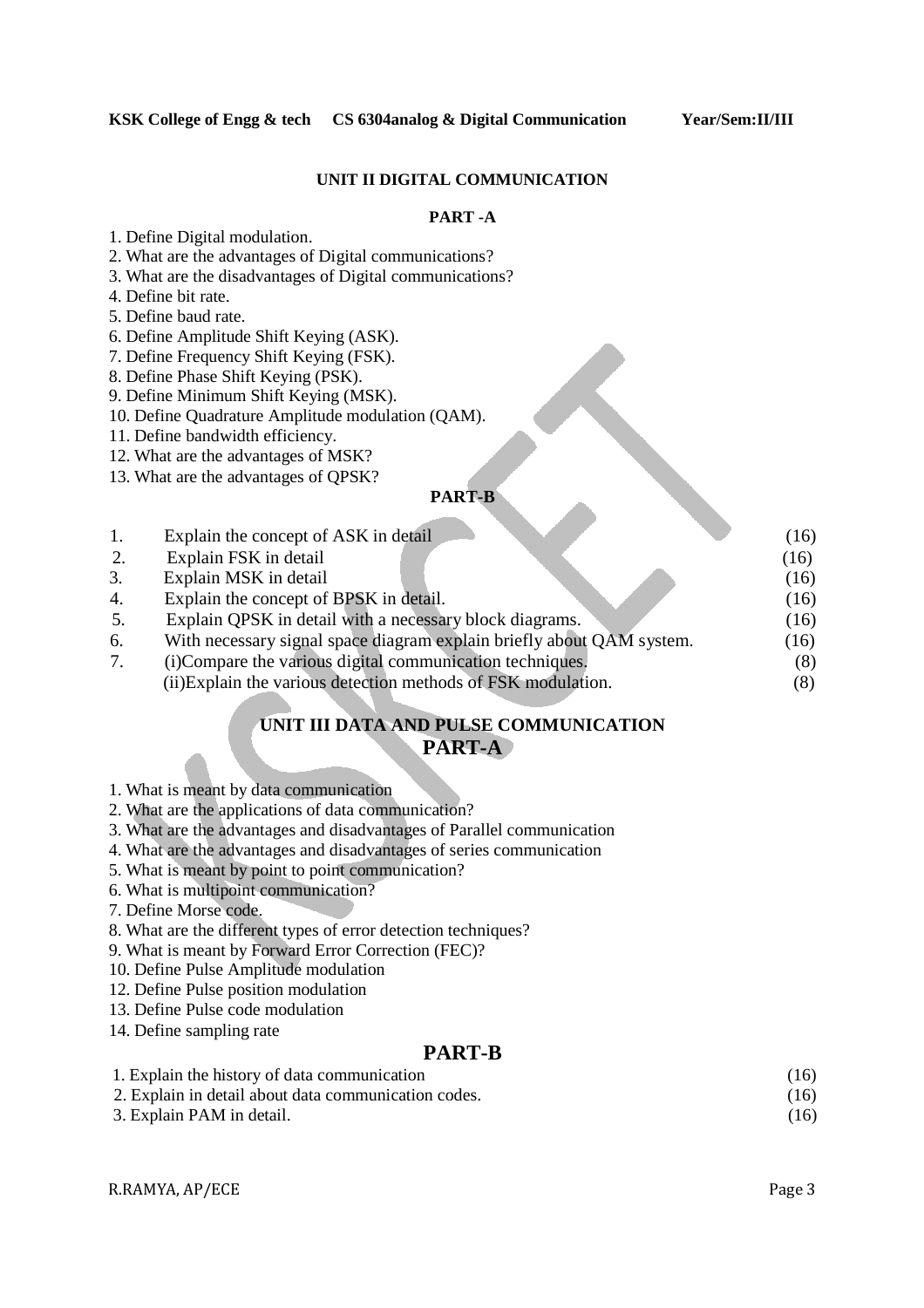## **KSK College of Engg & tech CS 6304analog & Digital Communication Year/Sem:II/III**

| 4. Explain in detail about PTM.                                              | (16) |
|------------------------------------------------------------------------------|------|
| 5. Explain in detail about UART transmitter and receiver with neat diagrams. | (16) |
| 6. Explain in detail about serial interface and parallel interface.          | (16) |

# **UNIT IV SOURCE AND ERROR CONTROL CODING PART-A**

| 1. Define entropy                                                                                       |      |
|---------------------------------------------------------------------------------------------------------|------|
| 2. What is meant by variable length coding?                                                             |      |
| 3. Define source encoder                                                                                |      |
| 4. Define source encoding theorem                                                                       |      |
| 5. Define code redundancy                                                                               |      |
| 6. Mention the needs for encoding                                                                       |      |
| 7. What are the advantages of Shannon fanocoding                                                        |      |
| 8. Define mutual information                                                                            |      |
| 9. Define channel capacity                                                                              |      |
| 10. Define channel coding theorem                                                                       |      |
| 11. What are the types of error control method?                                                         |      |
| 12. Define linear block codes                                                                           |      |
| 13. What are the objectives of cyclic codes                                                             |      |
| <b>PART-B</b>                                                                                           |      |
|                                                                                                         |      |
| 1. (i) Describe about linear block codes in delail.                                                     | (10) |
| (ii) Explain about Convolutional codes.                                                                 | (6)  |
|                                                                                                         |      |
| 2. A 1/3 rate convolutional encoder has the following generator $g = (100)$ , $g = (101)$ , $g = (111)$ |      |
| i) Draw the encoder circuit corresponding to this code                                                  | (3)  |
| ii) Draw the code tree                                                                                  | (3)  |
| iii) Draw the state Diagram                                                                             | (3)  |
| iv) Draw the trellis Diagram                                                                            | (3)  |
| v)This code is used for transmission over a Awgn channel with hard decision decoder.                    |      |
| The output of the demodulation decoder is 1010010111101111. Using viterbi algorithm find                |      |
| the transmitted sequence.                                                                               | (4)  |
| 3. Explain Cyclic codes in detail.                                                                      | (16) |

# **UNIT V MULTI-USER RADIO COMMUNICATION**

# **PART-A**

- 1. Define Advanced Mobile Phone Services (AMPS).
- 2. What is meant by super audio tone (SAT)?
- 3. What is meant by signaling tone?
- 4. Define GSM.
- 5. What is meant by Telephone services in GSM?
- 6. Name the different types of GSM services
- 7. Define Subscriber Identity Module (SIM).
- 8. Define HLR.
- 9. Define VLR.
- 10. Define MSC.